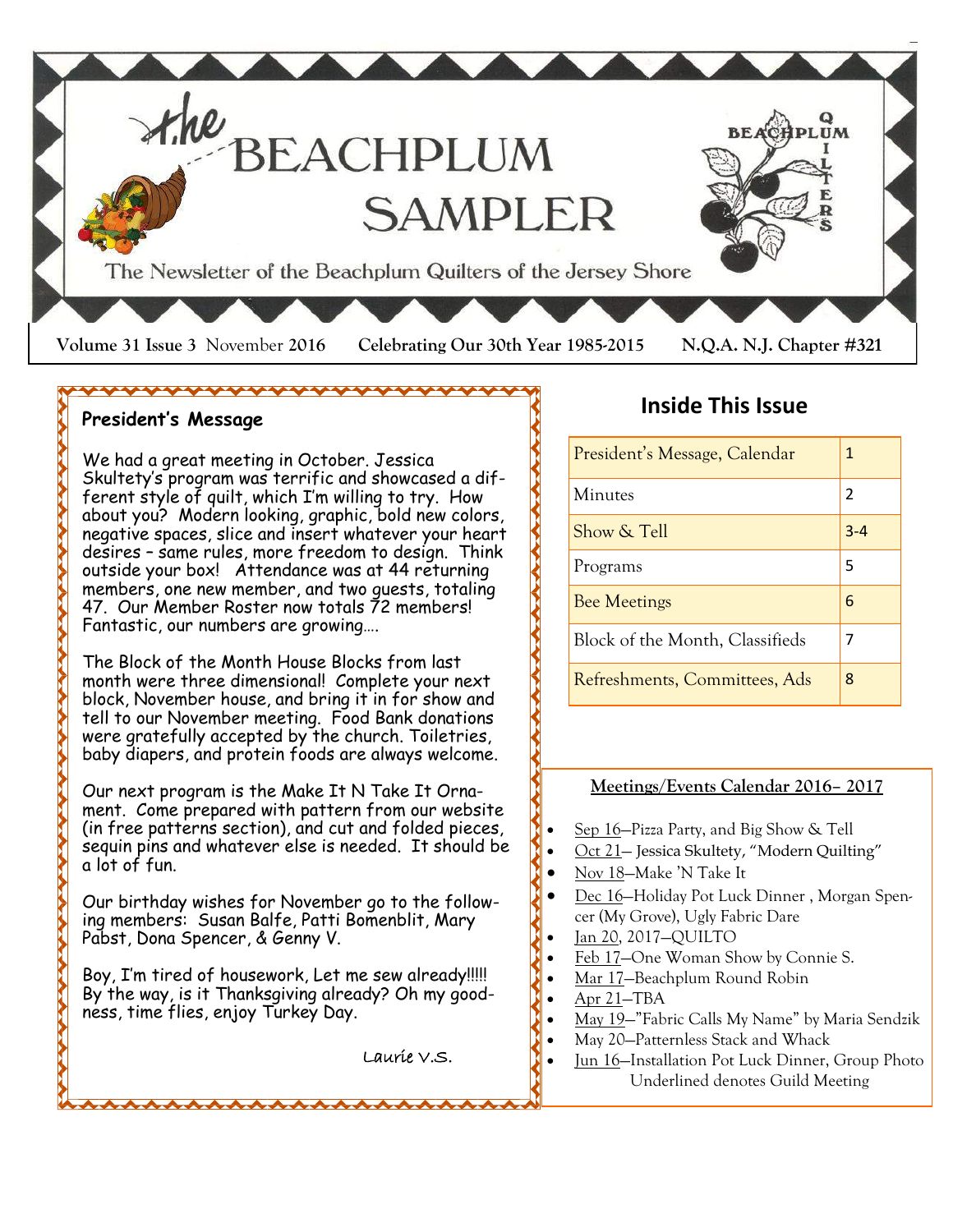### **Minutes of October 21, 2016 Meeting**

Meeting was called to order at 6:38 pm by Laurie S.

**Quilt Block Attendance Card**- Tennessee block from Facts.co and Quiterscache.com

A Motion to approve Minutes from last month, made by Kathleen C.,  $2^{nd}$  Chris L.- Approved

**Treasurers Report** - Presented by Ann B. Beginning Balance \$14,471.60; Total Receipts \$352 (income from craft sales); Total Expenses \$411.64; Ending Balance \$14,411.96 Motion to accept: Mary P., 2<sup>nd</sup> - Susan H.- Approved unanimously

**Membership Report** – 70 paid members; Directories to be printed and distributed next month

**Programs Report** – Oct- Jessica Skultety "Modern Quilts" filling in for Vickie Mathas; Nov- Make It N Take It- Ornaments- patterns can be downloaded from "free Patterns" section on our website if you did not get them from the e-mail sent out; Dec.- Spencer Morgan from MyGrove.co, Guest Speaker, Ugly Fabric Dare- bring 1 yard of the ugliest fabric you can find & bring scissors; Jan.- QUILTO!; Feb. Connie S. One Woman Show; Mar. Round Robin; April- Under Construction; April Bus Trip-please submit suggestions of itinerary at next month's meeting; May- Maria Sendzik Guest Speaker w/ Workshop on the next day, 5/20/17- Stack N Whack; June- Pot Luck Dinner

**Charity Quilts Report** – Marge absent – Debbie P. collecting quilts

**Block of the Month** – going well

**Raffle Quilt** – See sign-up sheets for the workshops: Nov  $5^{th}$  & Dec 3<sup>rd</sup> Applique technique, 10 am – 2 pm; Jan  $7^{th}$  & Feb  $4<sup>th</sup>$  Paper Piecing technique 10 am  $-$  2 pm. "The Last Rose of Indian Summer"

**2018 Quilt Show Report** – Kathleen C. spoke to Nancy at Elks Lodge & booked it for April 2018 with a contract to be signed next year. A Chair Person list was started

**President's Report** – Laurie S. reported on Jersey Shore Makerfest, a show to attract people to crafts; we will have a table again next year to demonstrate sewing & quilting to students & the general public Suggestion – have a category for young people to enter items in our next quilt show – Marcia G. Discussion – Networking needed to reach younger people

7:10 PM – **Program Speaker, Jessica Skultety, "Modern Quilts",** President of Central Jersey Modern Quilt Guild, is from Phillipsburg, NJ. She is a blogger, teacher, quilter, & lecturer. She teaches at the Mid Atlantic Mod Quilting Retreat in Lancaster, PA, Pennington Quilt Works, as well as traveling to Quilt Guilds giving lectures and workshops. She originated [www.quiltyhabit.com](http://www.quiltyhabit.com) – blog & The Wonky Press. She learned to quilt on the Internet at age 20. The Modern Quilting Movement was formed at least 10 years ago, but it took off around 2009, when younger quilters, who were inspired by modern art with graphic patterns and bold colors, started blogging about quilting in a new style. The quilts are meant to be functional as well as artistic, and are just as difficult to create as traditional patterns. Modern Quilt Guilds are now all over the world, having spread by Instagram , Flickr, and other social media sites.

Techniques incorporate a minimalistic look with negative spaces, where a patterned block might have been taken out of the line-up. Think Alternative Gridwork by taking out certain traditional blocks and adding negative space. Use of a design wall is essential to free up your mind and avoid ripping out. Improvisational cutting of blocks is another technique without using a pattern, so you slice and insert pieces of solid fabrics or shot cottons for a bold visual statement. Adding low volume prints, black, or gray neutral colors around the center, improvisational block, leads to the negative space in the background. Jessica uses a Janome Memorycraft (10" throat space) to quilt her large pieces, marking with a Hera tool or a chalk pen. She showed 30 or so quilts made over the past 6 years.

She has a list of modern quilters' websites on her website, including her favorite teacher, Jacquie Gering, [www.tallgrassprairiestudio.com.](http://www.tallgrassprairiestudio.com)

8:15 PM – **Door Prizes** went to: Janet P., Sherry B., & Rita R.

**Show N Tell** – Many lovely quilts were showcased by our members.

Meeting adjourned at 8:50 PM.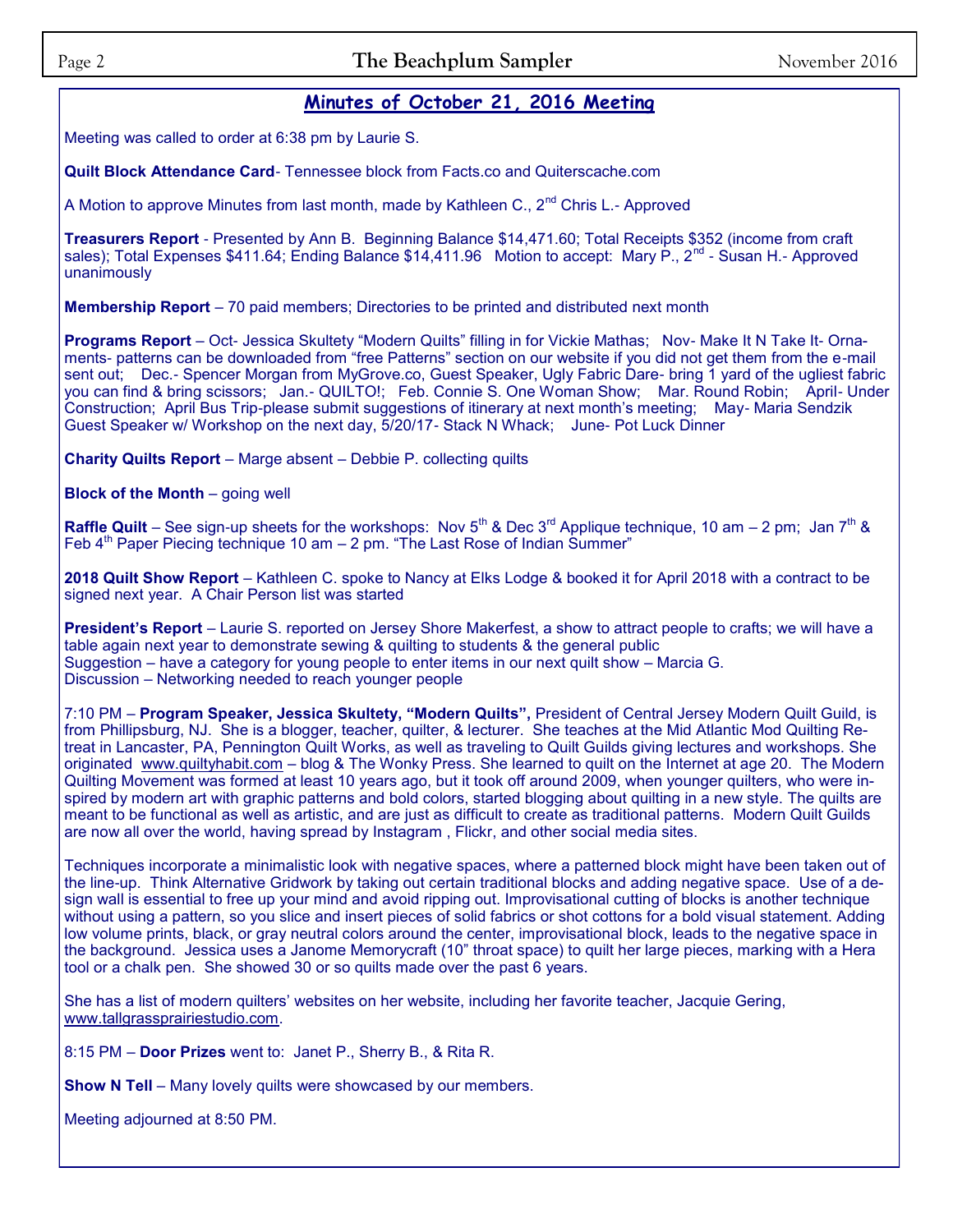## Show & Tell October 2016

- Barbara L—Baby quilt and red/white/blue quilt
- Lorraine H—Holiday items
- Cathy S—Holiday wallhanging
- Marlene S—Carpenter star
- Janet P—Two charity quilts
- Chris L—Four patch frenzy
- Connie S—Tree skirt, dinosaur quilt
- Laurie S—Wall hanging: under the sea
- Marcia G—Mug rug, pink and grey Jacob's Ladder baby quilt, blue Hawaii
- Shirley M—Charity lap quilt for Mary Lou G's foster granddaughter
- Pat McC—Charity quilts (baby and lap), baby quilt with cows for new granddaughter
- Sophie K—Table cover with pumpkins
- Pat L—Allaire quilt, bee quilt top, charity quilt top
- Joyce W—Applique for small quilt auction
- Pamela G—Twin bed quilt by daughter and granddaughter with batiks and pattern from Pennington Quiltworks. Quilted by Rosemary Bank
- Pru P—wall hanging: button down zigzag
- Dona S—Yo-yo quilt





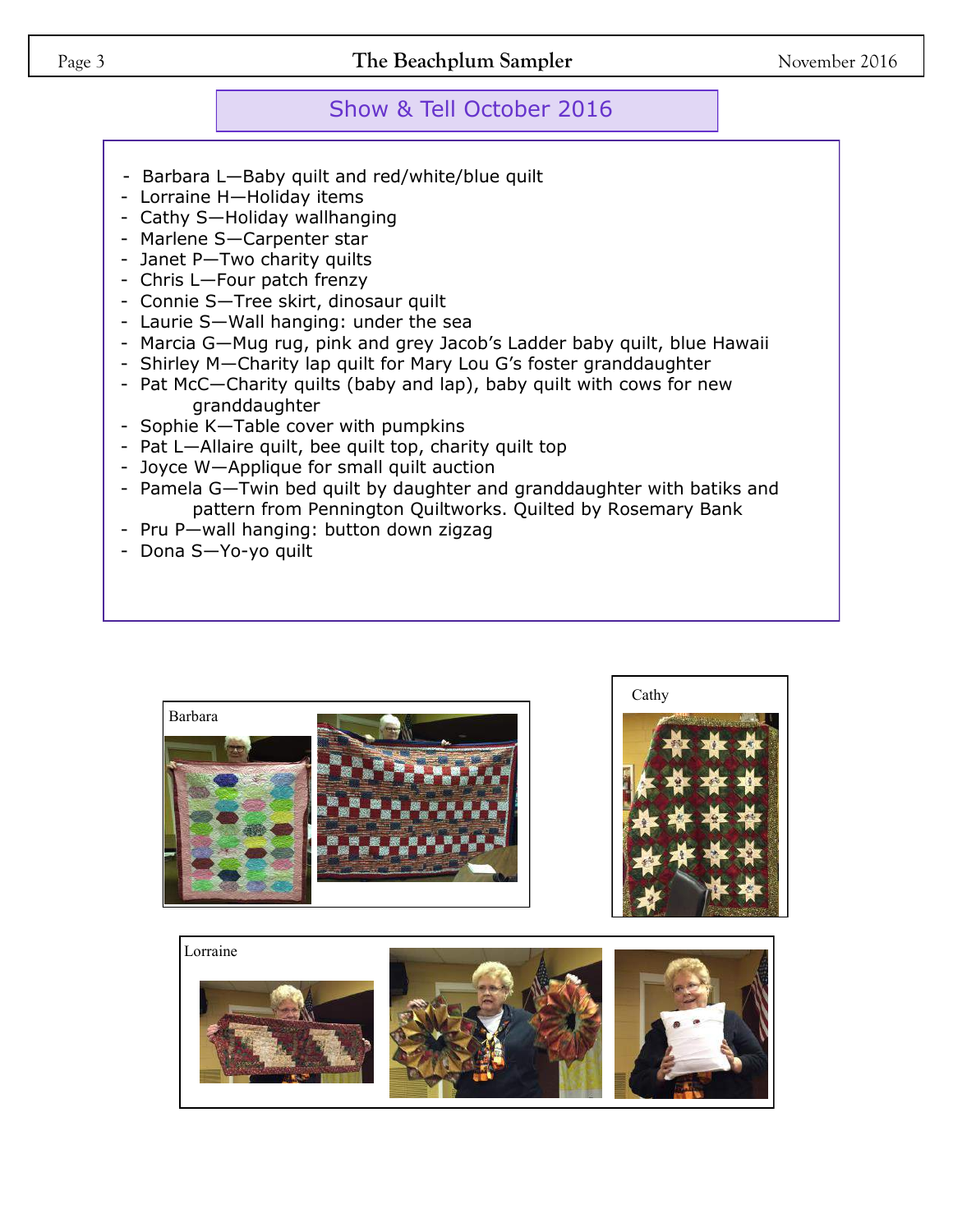# Page 4 **The Beachplum Sampler** November 2016

# Show & Tell October 2016 (cont.)

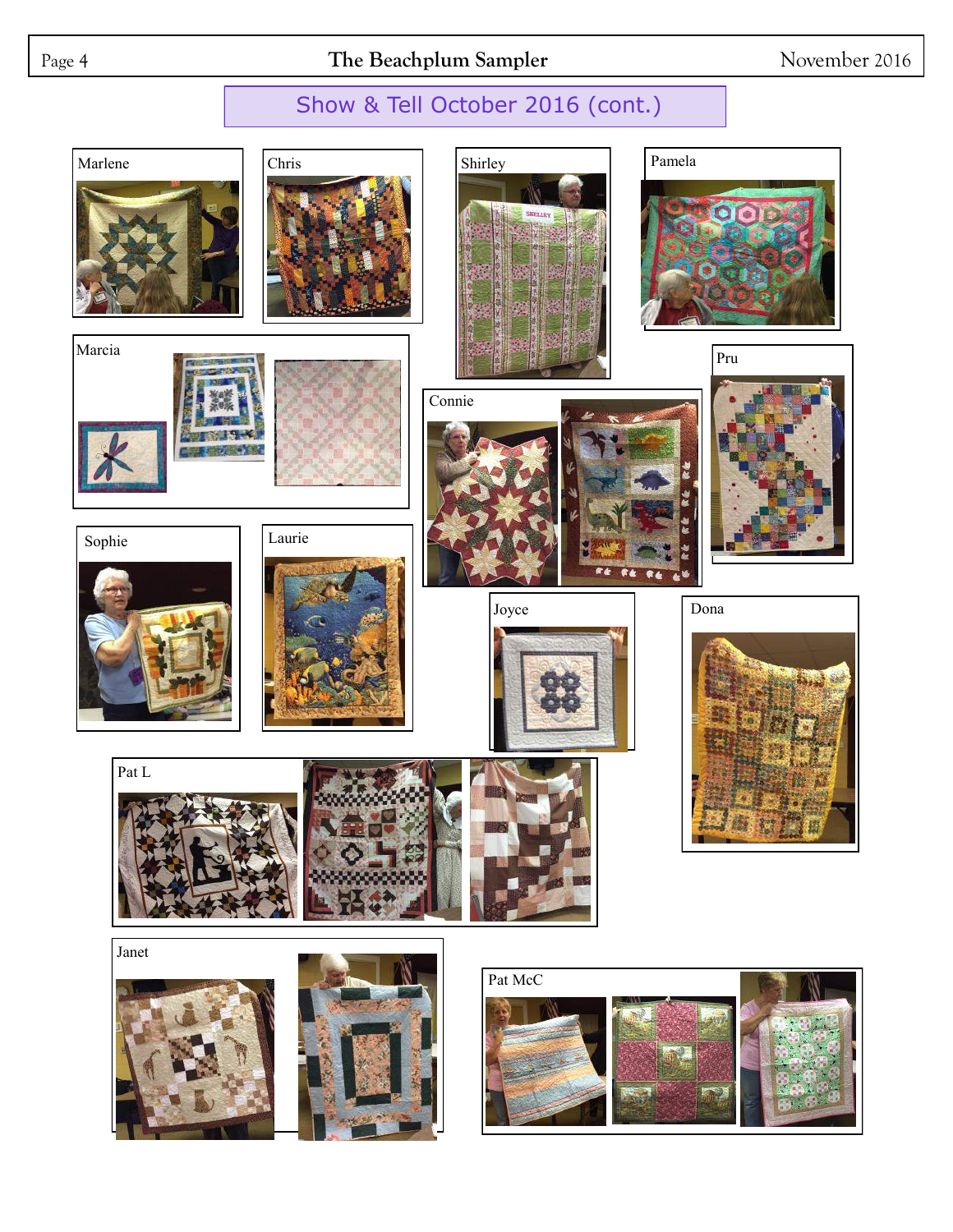

*November 18* - Our Make-N-Take will be quilted Christmas ornaments. I will bring samples to the September meeting, include a Star and Pine Cone ornament. They are very lovely and fabric prep work will be necessary prior to the meeting in November. These would make great Christmas gifts or could be used to adorn a special gift.

*December 16* - Our Holiday Pot Luck Dinner. In addition, Morgan Spencer from My Grove will join us. AND look forward to the Ugly Fabric Dare

*January 20* - Yea! for Quilto, quilters' favorite game! And let's not forget the great prizes.

*February 17* - We will have a lecture by our very own, Connie S. She will perform a "One Woman Show" as she narrates, as well as, acts out true stories of our foremothers, and their quilts from colonial times to the present. This sounds absolutely wonderful.

*March 17* - Beachplum Round Robin. Following our meeting we will break up into several stations with our Members demonstrating their various techniques. This was done at our Quilt Show and was very successful.

*April 21* - Under construction. To be announced.

*April* - Bus Trip. Details to be announced.

*May 19* - Lecture given by Maria Sendzik entitled "Fabric Calls My Name". To make a quilt "sing" she will demonstrate proper fabric choices when applied to Stack-N-Whack, One Block Wonders and Bargello. The following Saturday, May 20th, Maria will present a pattern-less Stack-N-Whack workshop.

June 16 - We will have our summer farewell pot luck dinner and installation of officers.

We will be needing volunteers for our March meeting. Do you have a specific technique that you would like to demonstrate? *Just say yes, it really is that easy***.** I'll be the first to volunteer, by demonstrating various binding techniques. *Now it's your turn!* 

Submitted by Gloria Squicciarini

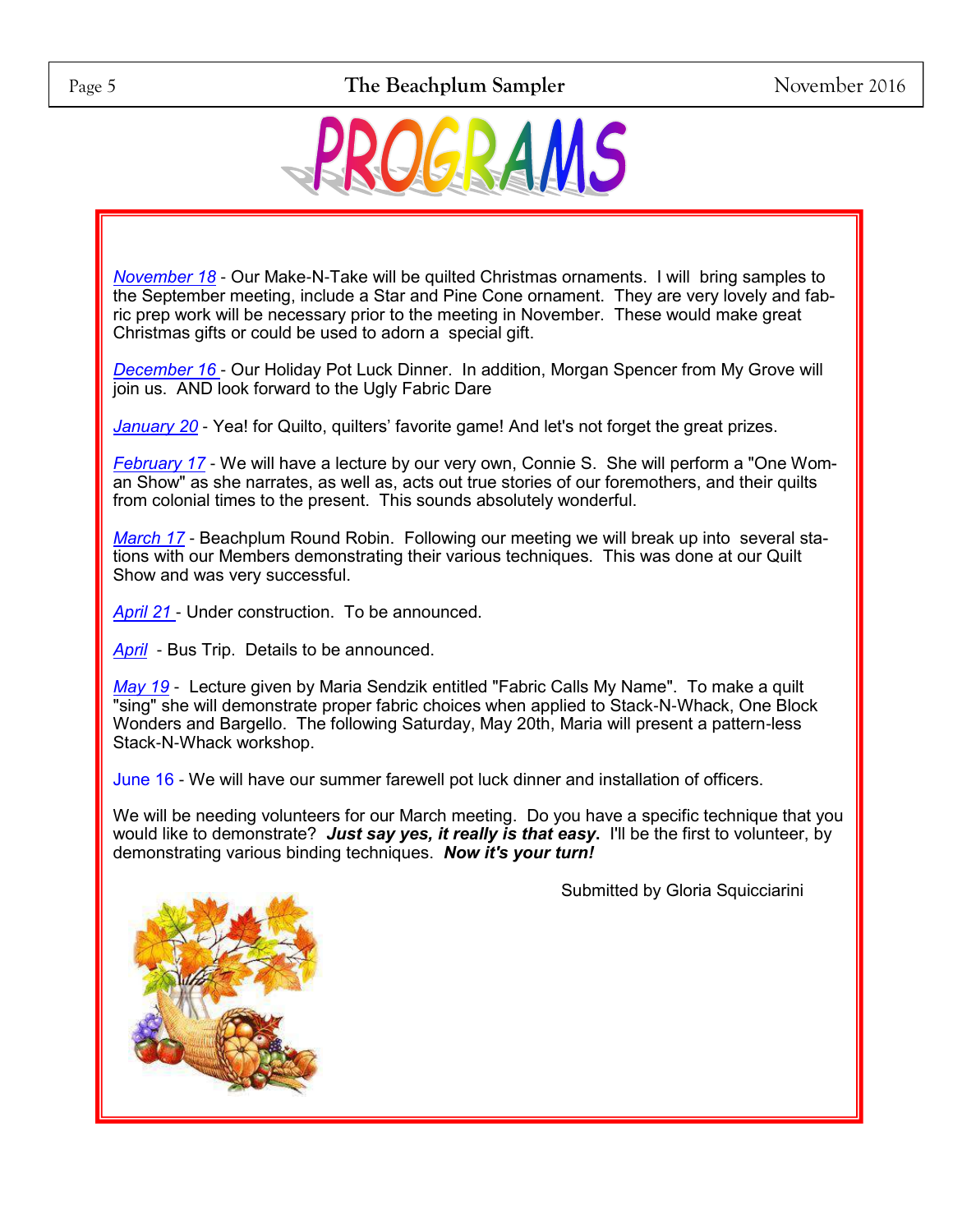First Saturday Workshops—Update

Hi BPQ Members!!

Dona and I hope you are enjoying Autumn and are ready to help make a gorgeous 2018 Raffle Quilt called The Last Rose of Indian Summer. Our initial First Saturday Workshop was November 5 and our next is December 3, continuing with appliqué. We hope you are more comfortable (and feel the it's not the "A" word-- that's a joke) and confident with the different methods you have been exposed to. Quilting is supposed to be relaxing-- right??

Next we start on January 7, 2017 with paper piecing. We need your help this time. Please bring some dark colored fabric: two fat quarters -- 1 of 2 different colors. We will provide white fabric. That would be a big help!!

Then the following month-- February 4, 2017--we will continue working on paper piecing, finishing up that section.

We will have evaluation papers at the end of each session for feedback.

Pamela G











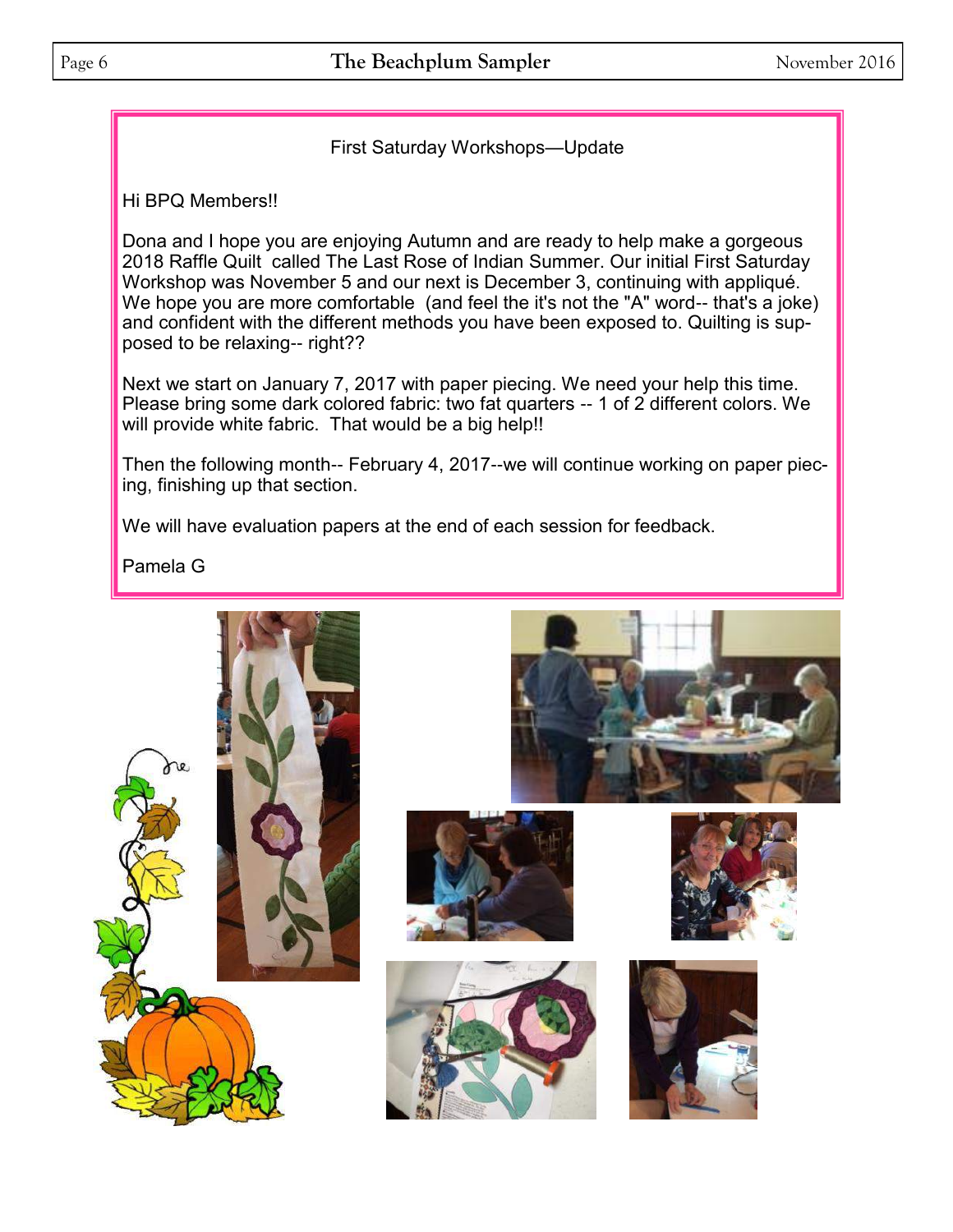

# **Classifieds**

Long arm quilting services - custom, semi-custom, and all over designs available. Every quilt or project will be given individual attention to highlight the design and shine! Call or email for additional information. Kristin Alfano 317-902-2034 or [kalfano@mail.com](mailto:kalfano@mail.com) 

Jim Shore nativity in the original packaging. All the figures are wearing quilt motifs. \$50. Call Connie Safran at 732-458-1815.



Jim Shore Santa and snowman. \$10 each. Please call Connie Safran at 732-458-1815



HQ Fusion Longarm machine with 12' HQ Fusion Frame, stitch regulator and HQ bobbin winder. Four years old, in good working order. Moving. Must sell. Asking \$8,000 but negotiable. Contact Shirley at 732-600-5338.